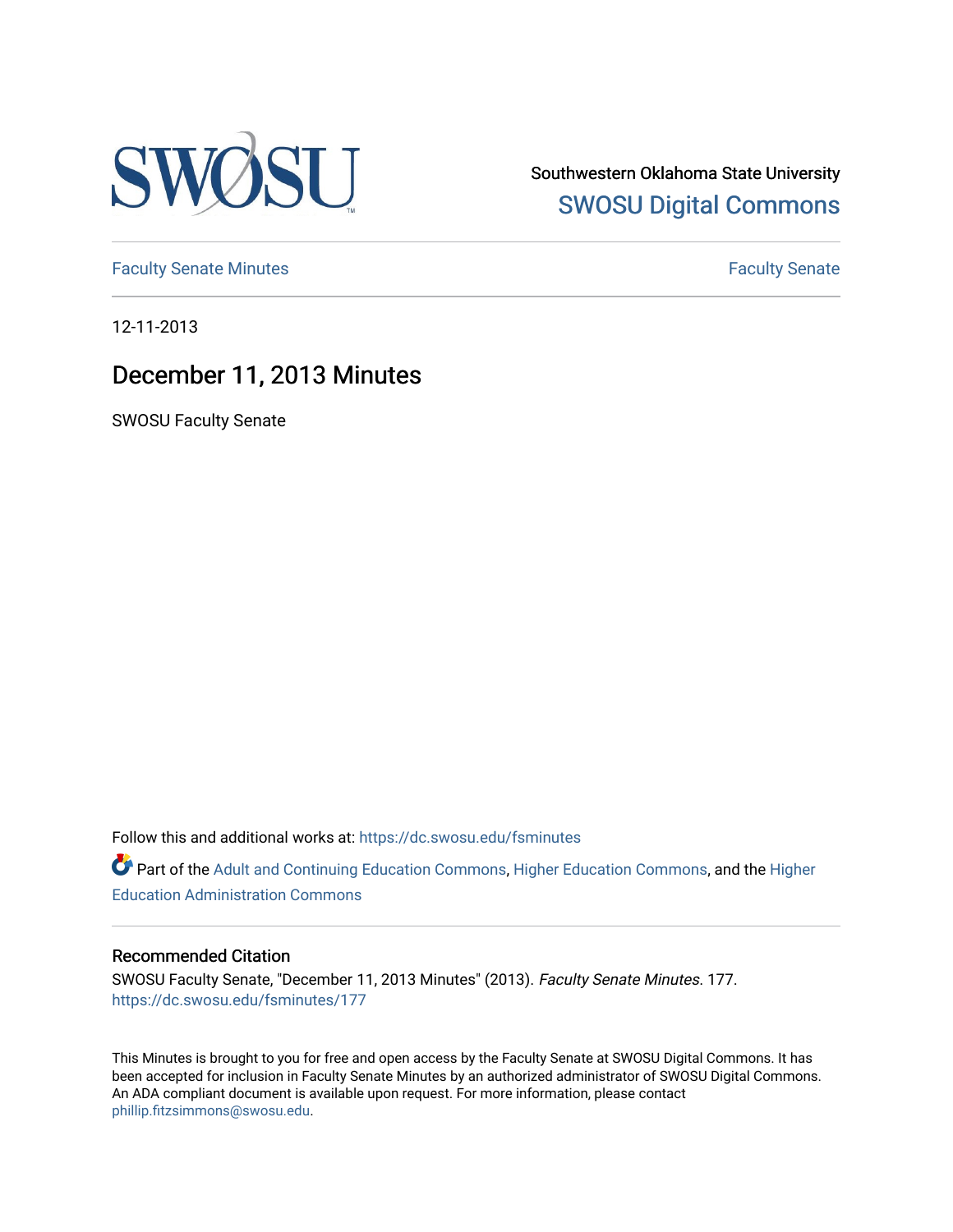# *Approved* Minutes Southwestern Oklahoma State University FACULTY SENATE December 11, 2013—3:00 PM EDU 201

**I. CALL TO ORDER:** Faculty Senate President Fred Gates called the December meeting of the Faculty Senate to order at 2:59 PM in Education 201.

**II. ESTABLISHMENT OF A QUORUM:** The following members were present: Arden Aspedon, David Bessinger, Tammy Blatnik, Héctor Garza for John Bradshaw, Kathy Brooks (Sayre), Brad Bryant, Tommye Davis (Sayre), Jerry Dunn, Jason Dupree, David Esjornson, Fred Gates, Marci Grant, Andrea Holgado, Siriporn Peters for E.K. Jeong, Tiffany Kessler, Ed Klein, Jim Long, Hardeep Saluja for Scott Long, Tom McNamara, Evette Meliza, Kristin Montarella (OKC), Cynthia Pena, Ann Russell, Joel Kendall for Lisa Schroeder, Jeff Walker for Trisha Wald, Dennis Widen, and Trevor Ellis for Curt Woolever.

**III. CERTIFICATION OF SUBSTITUTES:** Héctor Garza for John Bradshaw, Siriporn Peters for E.K. Jeong, Hardeep Saluja for Scott Long, Joel Kendall for Lisa Schroeder, Jeff Walker for Trisha Wald, Trevor Ellis for Curt Woolever.

## **IV. PRESENTATION OF VISITORS:** None.

**V. APPROVAL OF MINUTES:** The amended November minutes were approved by a voice vote.

# **VI. ANNOUNCEMENTS**

### **A. President Fred Gates**

- 1. From the Executive Council meeting of December 2, 2013.
	- a. President Randy Beutler provided a legislative update. The interim studies are over and the results of them are yet to be determined. The Chancellor did ask for an additional \$76 million in new funds, of which about two-thirds are earmarked for Complete College America. The overall budget for FY2014 looks as if it will be flat but that should become clearer in the coming weeks but as always, Higher Ed. is competing with a lot of folks for money.
	- b. Vice President Tom Fagan reported on the budget and mentioned that we will be starting FY2014 about \$500,000 in the hole due to the mid-year raise and expected increases in insurance premiums beginning in January. As a result, the university will have to start prioritizing its strategic goals by overall dollar costs and reviewing past program expenditures to determine how best to allocate limited resources. One specific example he gave was that the proposed Honors Program would cost about \$500,000 over a four year period. The monies for that (and other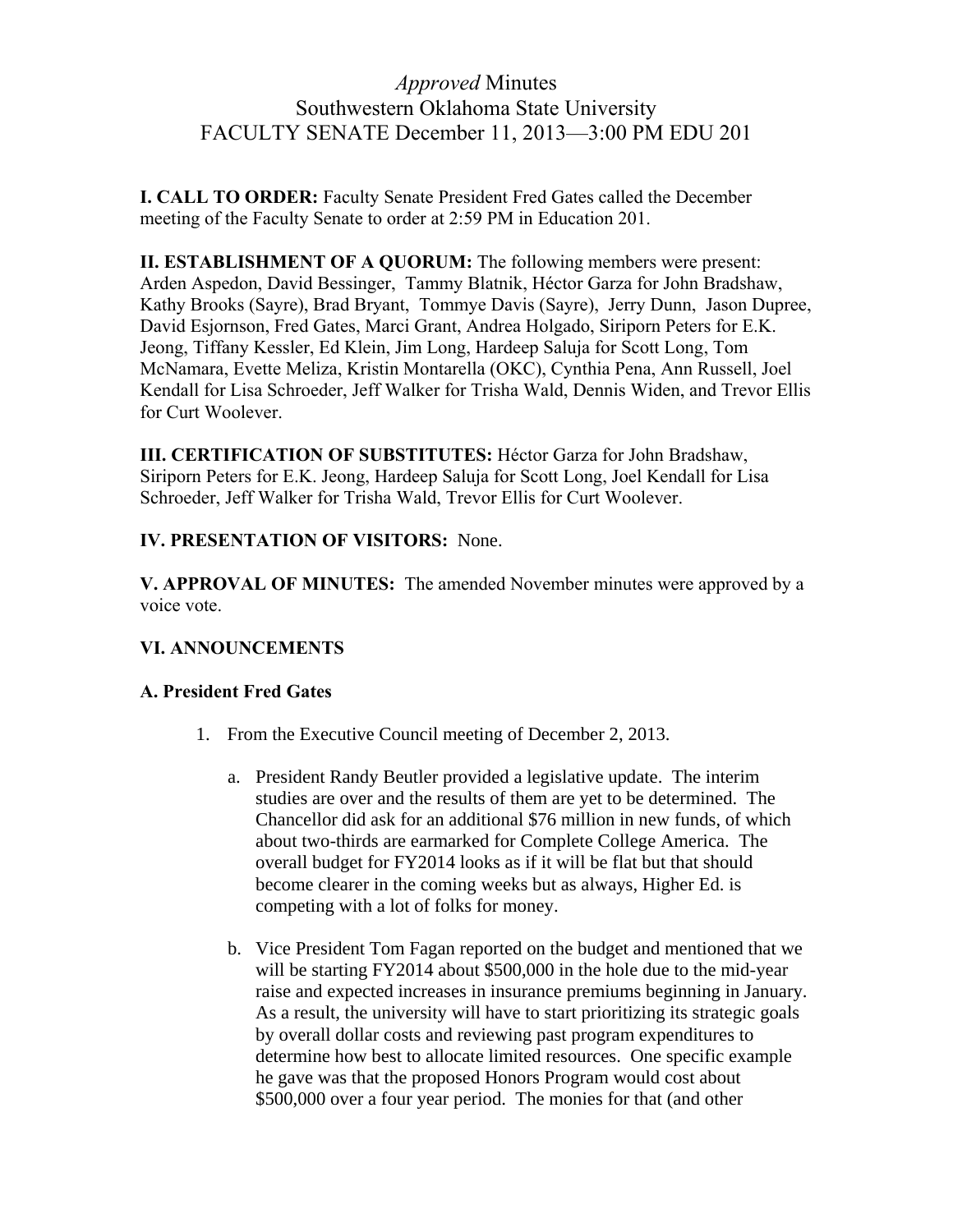projects) would come from increased legislative funding, increased enrollment, tuition increases, or budget reallocation. Therefore some hard choices may have to be made in order to implement long range strategic goals.

- c. President Beutler presented RUSO enrollment and degree numbers to the Council and stated that these numbers don't accurately reflect the truth of our success in this realm. As such, he has asked if we can think of a better way to measure our success rate that is easily defendable to critics. Dean Ken Rose suggested we measure more than just Bachelor's degrees. It was also proposed that Pharmacy students be awarded some form of degree once they've completed a certain amount of hours. Any ideas should be forwarded to the President.
- d. President Beutler would also like suggestions concerning SWOSU's shutdown and delay policies due to inclement weather. Should there be different times for different days because of class scheduling, etc.? Again, any suggestions should be forwarded to the President.
- e. The top administration is attending a strategic enrollment seminar on December  $4<sup>th</sup>$  and  $5<sup>th</sup>$ . The President believes it is imperative that we develop an enrollment plan since we have to maintain enrollment to alleviate budget constraints. V.P. Fagan noted that the university would have \$2,000,000 more if we were at the same level of enrollment we were ten years ago. President Beutler and others also stressed that faculty members need to become more active in recruitment and be prepared to work with admissions more closely when potential recruits are on campus.
- 2. From the Administrative Council meeting of December 2, 2013.
	- a. Interim Director of Distance Learning Marci Grant reported that one on one CANVAS training has begun for those who are interested. D2L will be taken down on December  $21^{st}$ , but faculty will still have access.
	- b. Denisa Engleman reported that incoming freshman GPA's have been gradually increasing over the past 4 years as have the percentage of incoming freshmen who graduated in the top 10% of their class. Average composite ACT scores had been increasing for the past 3 years but flattened out this past year.
	- c. Registrar Daniel Archer reported that enrollment is still down with a total number of 3629. However, he is encouraged by the initial Spring enrollments. (Update: Spring enrollments are running about 6% behind last year at this time).
	- d. Todd Boyd reported that New Orientation Leaders have been selected and will start training in the Spring. He also requested that any departments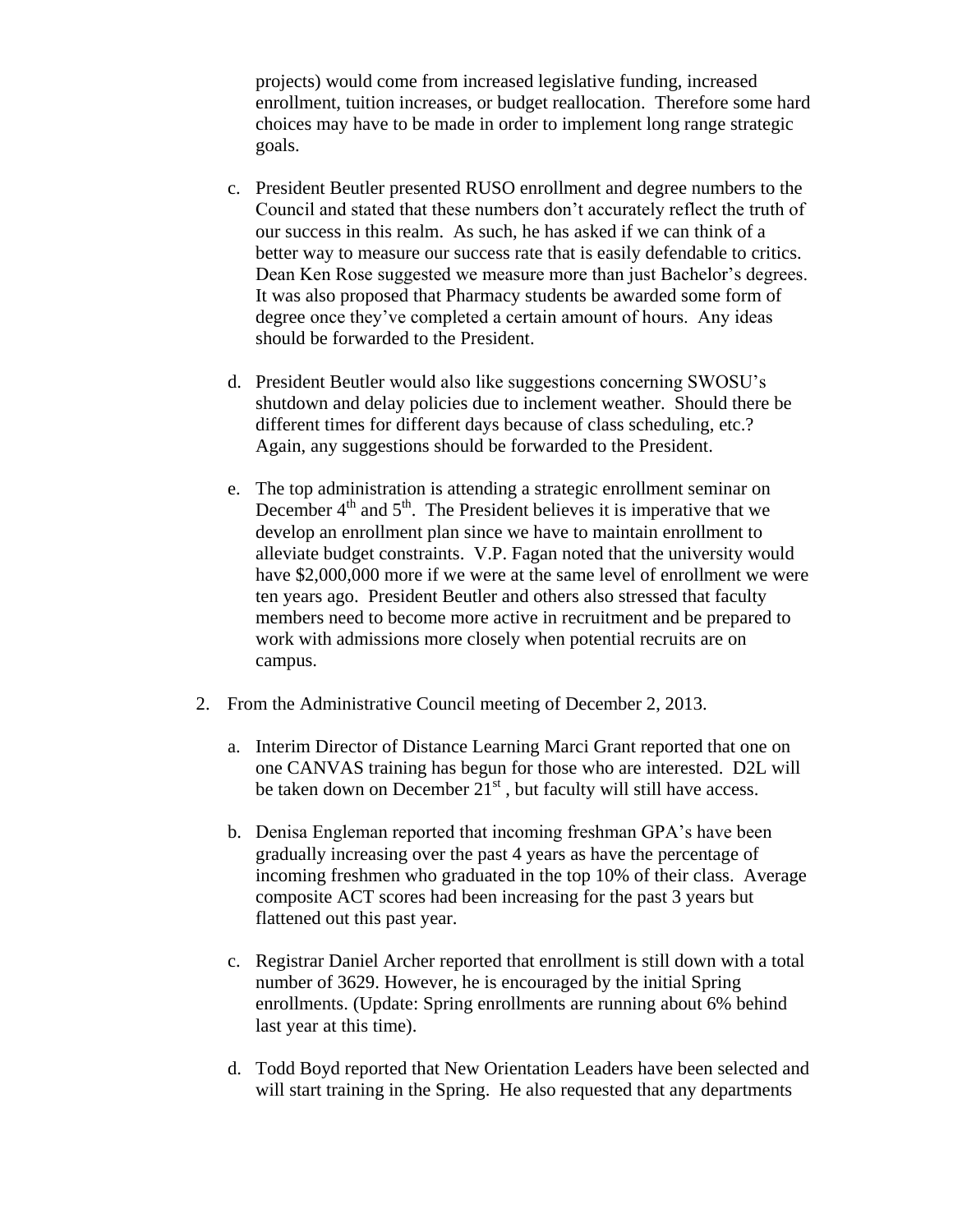interested in aiding with recruitment are more than welcome.

- e. HR Director David Misak reiterated that Hazardous Communication training must be completed by anyone on the payroll.
- f. Lynne Thurman wants to remind all departments that if they have any needs that cost over \$1,000 to please let her know and perhaps she can find donors wishing to fund specific projects.
- g. V.P. of Student Affairs Dr. Cindy Foust reported that the Dean of Students office adjudicated 13 cases of plagiarism and all were found guilty, failed the course(s), and were banned from taking the professor(s) future classes which resulted in 3 having to change their majors.

#### **B. Secretary/Treasurer Curt Woolever (David Esjornson reporting)**

**1. Roll Sheet** – please sign.

#### **2. Treasurer's Report:**

| a. BancFirst Checking Account: November Meeting Balance: \$2311.19 | <b>CURRENT BALANCE:</b>                              | \$2311.19            |
|--------------------------------------------------------------------|------------------------------------------------------|----------------------|
| b. University Account:                                             | November Meeting balance:<br><b>CURRENT BALANCE:</b> | \$105.01<br>\$105.01 |

#### **C. President-Elect Evette Meliza:** Nothing to report

- **D. Past President David Esjornson:** Nothing to report
- **E. Student Government Representative:** Not in attendance.

### **VII. REPORTS FROM STANDING AND AD HOC COMMITTEES:**

#### **Report from the Adhoc Committee on the FUPTRC**

Per the motion creating its existence, the committee investigating the role of the FUPTRC on the SWOSU campus must report its activity to the Senate.

The Committee is currently surveying recent FUPTRC members to get information on the positives and negatives of the current system. The survey results will be reported to the Senate in January.

Respectfully, Fred Gates (reporting for Committee Chair, Jared Edwards.)

#### **VIII. UNFINISHED BUSINESS:**

Any Senators with their departments' top 3 faculty concerns should report these to Fred Gates by the end of January.